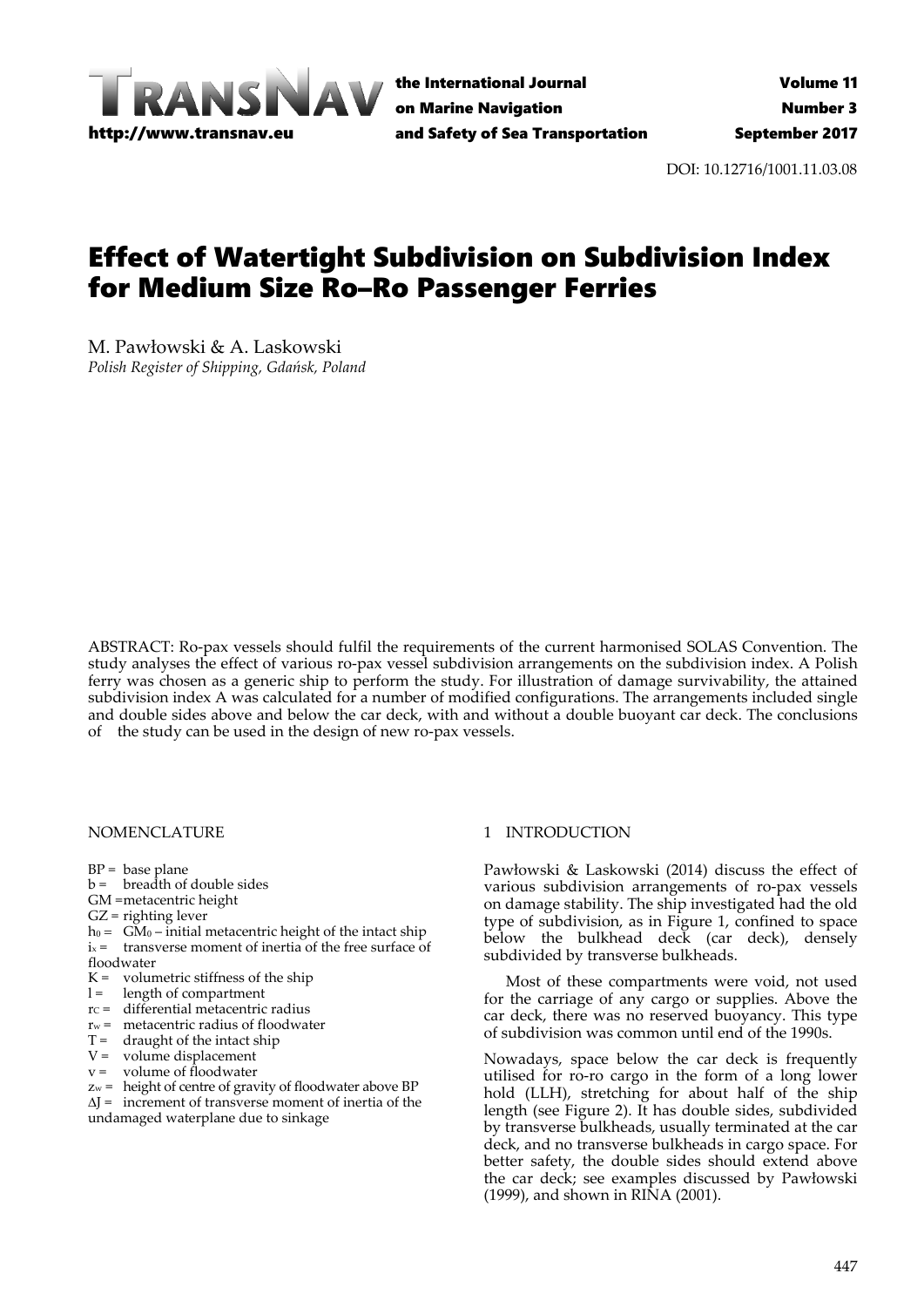

Figure 1. Watertight subdivision of old ro-ro ferries



Figure 2. Watertight subdivision of the investigated ro‐pax

The current study is performed using a Polish ferry as generic ship, shown in Figure 2, built in 1990, still in operation, whose main particulars are as follows:

|                          | - overall length                    | LOA             | m, |
|--------------------------|-------------------------------------|-----------------|----|
| $\equiv$                 | subdivision length                  | Ls              | m, |
|                          | - length between perpendiculars Lpp |                 | m, |
|                          | breath                              | в               | m, |
|                          | depth                               | H               | m, |
|                          | - design draught                    | Т               | m, |
|                          | - width of double sides             | b B/            | m, |
|                          | - height of double bottom           | hb              |    |
|                          | B/<br>m,                            |                 |    |
|                          | - height of CG above BP             | КG              | m, |
| $\overline{\phantom{0}}$ | metacentric height                  | GМ              | m, |
|                          | block coefficient                   | cВ              | ,  |
| $\qquad \qquad -$        | number of persons on board          | $N = 314$ ,     |    |
|                          | required index of subdivision       | $R = 0.69058$ . |    |
|                          |                                     |                 |    |

The ship fulfils the requirements of the IMO resolution A.265 (1974), the predecessor of the current harmonised SOLAS Convention (2009). The said resolution does not require reserved buoyancy above the car deck. In the case of a LLH below the car deck, the width of the double sides should be equal to  $b =$ 0.2B, while the height of the double bottom should be at least hb = 0.1B. In view of damage safety, the height of the double bottom should be as low as possible. A

minimum height of the bottom for the ship investigated according to PRS equals hb = 1.025 m.

### 2 NUMERICAL EXAMPLES

#### 2.1 *Example 1*

For illustration of damage survivability, the attained subdivision index A will be calculated for a number of modified configurations. The generic one, treated as Example 1, is shown in Figure 2 and Figure 3. The ship has four decks. Deck 1 is the inner bottom and Deck 2 is the car deck at a height 7.9 m, Deck 3 at a height 13.2 m, and Deck 4 at a height 18,2 m. Ballast tanks in the double sides and double bottom are connected to each other, creating thus a symmetric space (Figure 3), beneficial in the case of flooding. It allows for a rapid cross‐flooding if the tanks in the double sides are provided with efficient air‐escapes (vents) placed at the sides, close to the top of tanks, to eliminate detrimental air cushions that may occur during flooding. The same should apply to cargo space on Deck 1. To increase further real safety in damage condition, the car deck should be equipped with down-flooding arrangements, thus making the car deck transparent for floodwater and air. The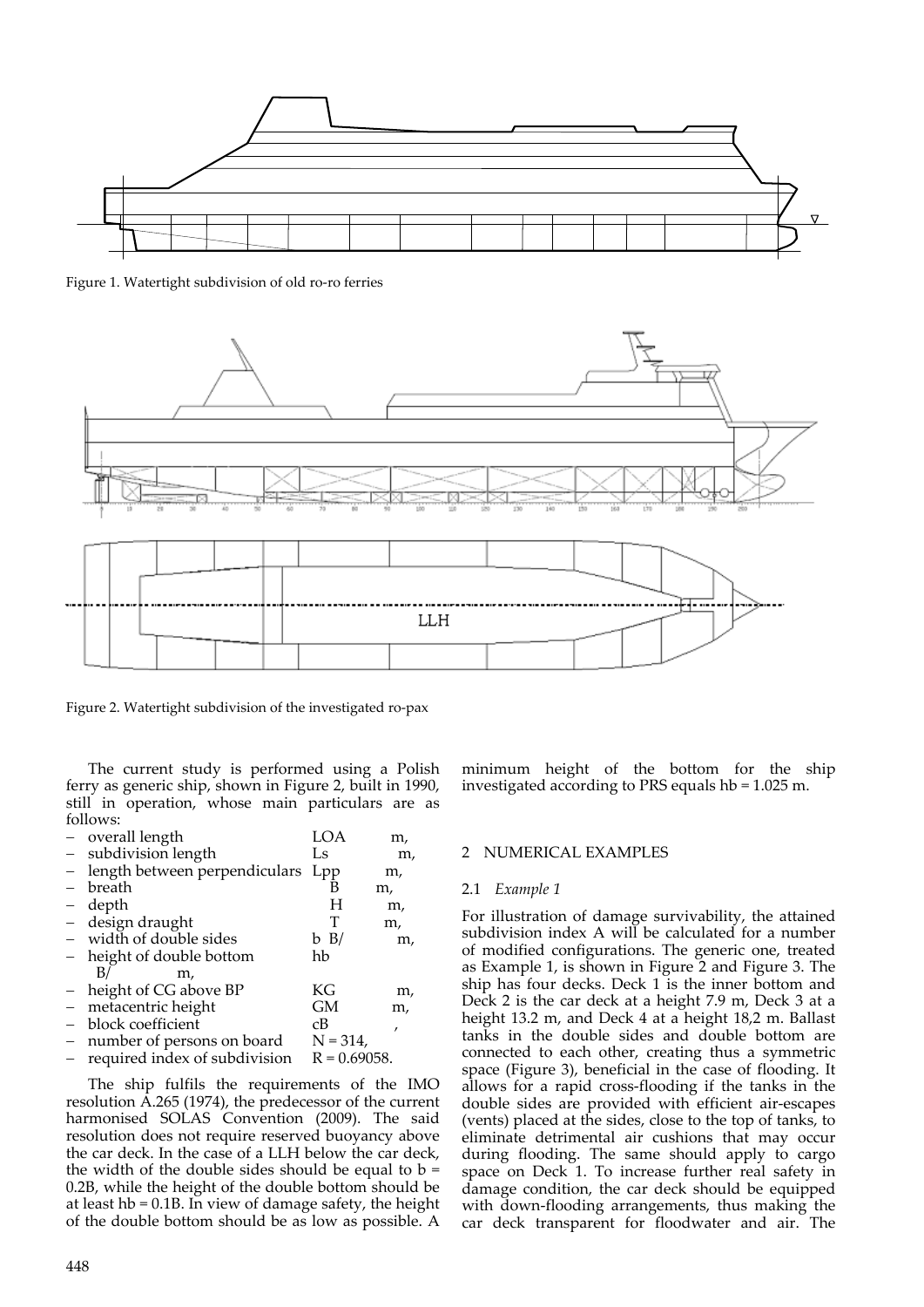down‐flooding arrangements prevent the accumulation of water on car deck, which is the main reason for the capsizing of damaged ro‐ro ships. For the generic ship, according to the original design, the index of subdivision  $A = 0.73015$ , which is more than the required value  $R = 0.69058$ .



Figure 3. Cross‐section of the original design

## 2.2 *Example 2*

The ship as above, but with Deck 2 as a pontoon creating a buoyant 1600 mm double deck of the same as the height of deck girders, is shown in Figure 4, divided longitudinally at the PS. Spaces above Deck 3 are not included in stability calculations, therefore they will not be shown further down. At the design draught, the underside of the buoyant deck is merely 0,4 m above the waterline. The attained index value is now  $A = 0.74574$ , which is only marginally higher than in the previous case. This is because the buoyant deck in this case remains under water over most of its length in the majority of damage scenarios, due to the bow trim, thus insignificantly contributing to the reduction of the free surface effect.



Figure 4. Cross‐section of the ship in Example 2

The other reason is a small residual freeboard and the lack of reserve buoyancy above the car deck.

Ro‐ro ships, in general, have high deck girders because of the large unsupported deck spans. In view of the problem of cargo handling, stowage is usually restricted to spaces below the flanges of these girders. There is an opportunity, therefore, to seal off the space upwards from the flanges of the deck girders to the deck plating to form a chamber (pontoon) that can provide additional buoyancy, and depending on its location, height and extent, that is of some advantage in terms of damage survivability. The problem of locating the buoyant deck is a fairly involved exercise, discussed by Pawłowski (1999). Adding a pontoon hardly changes the weight of the ship.

The Roroprob EU research project (2000–2003) did not account for the option of a buoyant car deck. Two first ro‐pax vessels ever built in the world with a double car deck were built at the Shipyard Nova in Szczecin in 2001, described in Best Ships (2001). They incorporated the features discussed above. The double deck appeared to be very effective on these ships.

### 2.3 *Example 3*

A ship as in Example 2, but with added wing tanks on Deck 2 of breadth  $b = 0.1B$ , extending to Deck 3 (Figure 5). In this case there is a substantial increase of the index to the value  $A = 0.83255$ . As can be seen, adding reserved buoyancy above the car deck significantly increases the index. And this observation can be taken as a rule.



Figure 5. Cross‐section of the ship in Example 3

#### 2.4 *Example 4*

A ship as in Example 3, but with car deck raised to 8.1 m, resulting in change of deck height by 0,2 m. Positioning of all tanks adjacent to deck 2 is altered. The height of the buoyancy pontoon changed from 1.60 m to 1.80 m. The subdivision index obviously increased to  $A = 0.86729$ .

#### 2.5 *Example 5*

Changes were introduced similar to those described in the previous examples, but with no change to the height of the car deck. They involved introducing a sheer of the car deck in the form of a segmented line, with knuckles some ⅓ of deck length from the ends, with a rise of the deck at the ends by 1.00 m. All tanks adjacent to Deck 2 changed their position accordingly. The subdivision index increased to  $A = 0.87804$ .